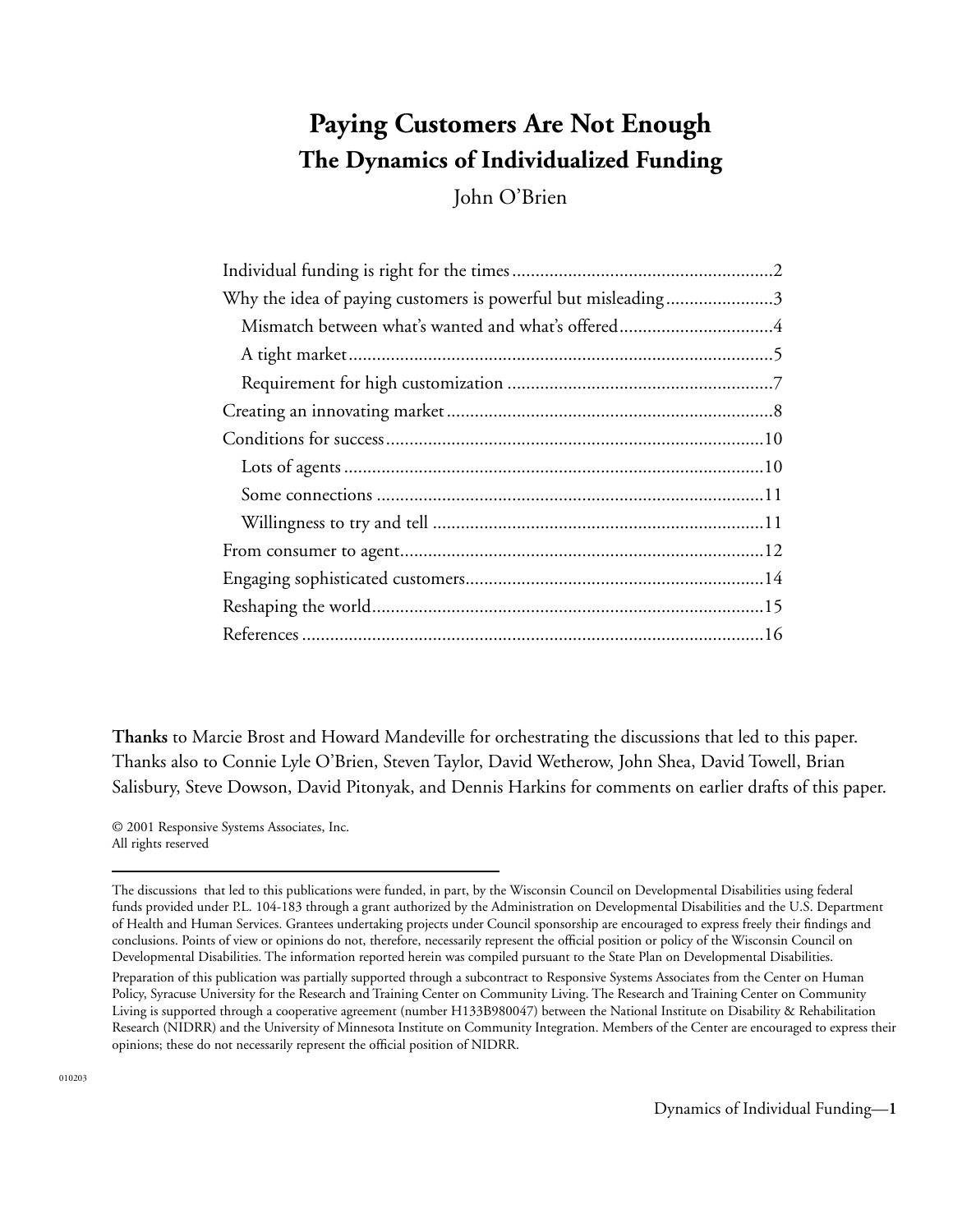#### **Individual funding is right for the times**

Efforts to reform services to people with developmental disabilities by shifting to individualized funding have taken hold. Much has been accomplished in the way of articulating principles, advancing arguments for individualized funding, developing structures for allocating reasonable shares of funds to individual budgets, brokering services, and assuring an accountable flow of money. Debate about individualized funding has played an important role in defining new terms for understanding disability policy and encouraged many people who work for positive change (Stainton, 2000). Less has been said about the dynamics of individualized funding. A discussion of the dynamics of individualized funding turns on the question, **"How will individualized funding drive the changes necessary to develop services that offer highly customized assistance?"**

Advocates emphasize the rightness of individual funding. They see individualized funding as a tool to leverage the shift in power relations between service providers and their clients which a growing consciousness of rights demands. Conviction that enforced dependency on service providers violates people's rights calls for individualized funding to provide the heat that paying customers can apply to unfreeze a system stuck in controlling people.

"Brokering" is shorthand for a variety of functions that assist people to deal with the transaction costs of necessary assistance. These functions include: gathering a circle for support, making plans, qualifying for an adequate individual budget, selecting and organizing suitable service providers, and negotiating needed changes. There are many different ways to perform these functions.

Those with experience as brokers can reasonably criticize this paper as understating their contribution and therefore unfairly simplifying the position of the "paying customer". This may be so, but the temptation to allocate difficult systems problems to brokers justifies moving brokers into the background to allow a different view of the system. Any practical effort to implement individualized funding will rescue brokerage functions from the background.

The move to individualized funding is right. But I am sober about how powerfully the forces of paternalism and bureaucraticprofessional control dominate the field and how slippery rhetorical conversions to self-determination can be. Conviction about the rightness of individual funding leads me to look for different ways to understand the conditions for its success. The destination matters so much that the vehicle must be thoughtfully designed, and thoughtful design calls for a careful look at the metaphors that excite enthusiasm. In the move to individualized funding, the idea of becoming paying customers excites people, so it merits consideration from different angles.

Some think the dynamics of individual funding obvious. Paying customers plan and shop, usually with the help of an independent broker. They pick and pay for what they want. If they are dissatisfied, they take their business elsewhere. Innovation happens when paying customers demand a new or better service. Providers either supply what people want or lose income to those who will. Demand from paying customers creates supply through the accumulation of straightforward buy-sell transactions.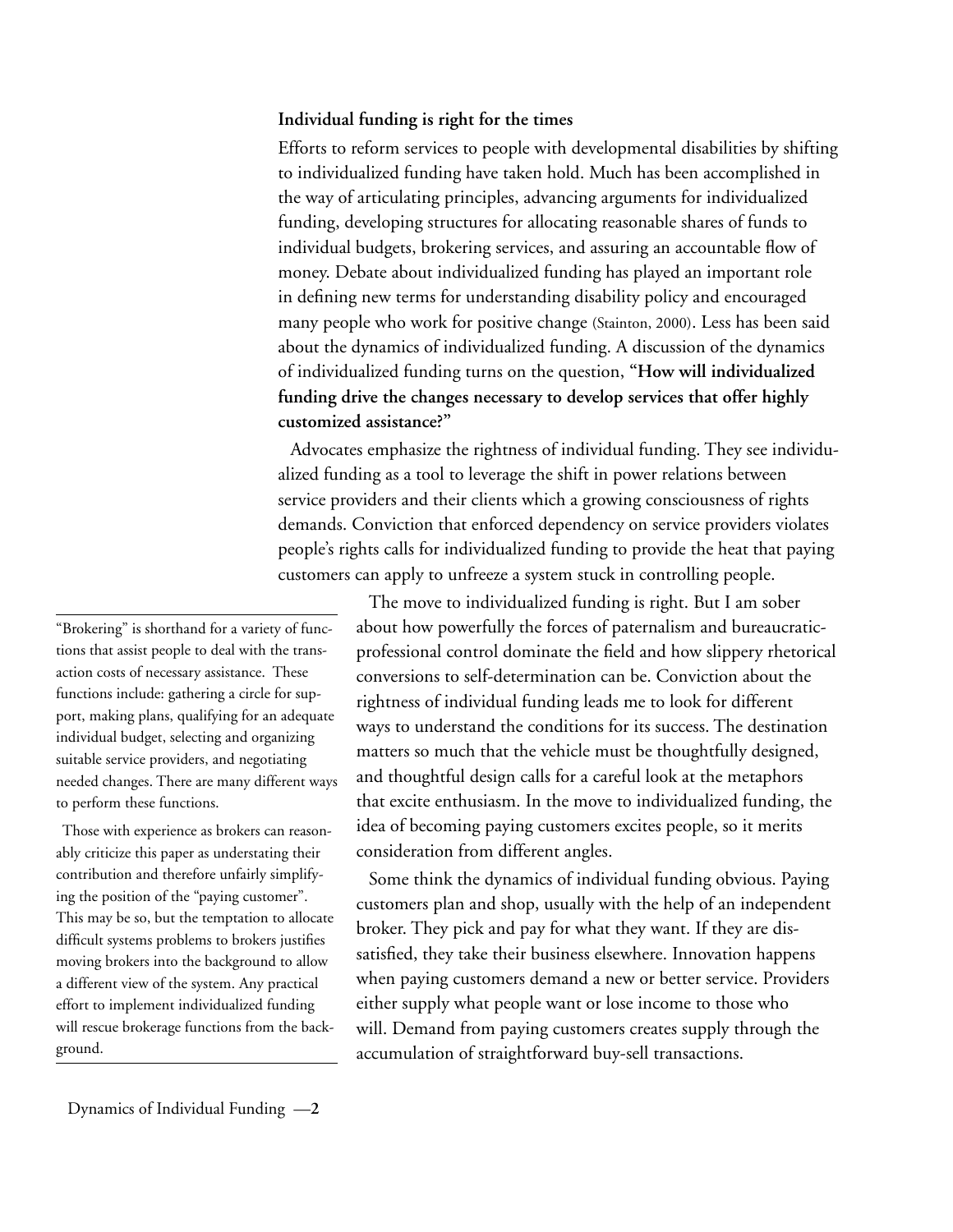This obvious answer obscures important facts about our system's current reality. Ironically, these same facts drive advocacy efforts in the first place: service systems control people too much and have proven easier to expand than to transform. The collision between these difficult realities and the expectation of buying services in the same way that we hire craftspeople to remodel our kitchens and frustrates both customers and providers and cuts off the energy necessary for innovation at the source.

An interesting and demanding idea of the way individualized funding creates change can be drawn from the study of complex adaptive systems. This perspective defines people with disabilities and their families as agents whose relationships with service providers and connections with other actors shape innovation, not as consumers who choose from providers' menus. They underline the importance of individual funding as a powerful means of increasing the variety of strategies that will create new pathways to valued roles in community life.

Because my study of this provocative field has been superficial, my sketch of the dynamics of individualized funding will be a rough cartoon that will serve its purpose if it stimulates better drawings by more knowledgeable people. Because this is an exploratory venture, it is short on immediate advice about what people with disabilities and their families should do, though it strongly supports their continuing struggle to create better supports for themselves, regardless of the bureaucratic implementation of individualized funding. I hope that the next steps from here include applying this perspective to the description of some efforts to implement individual budgeting. This will enrich a framework of thoughts with the stories of people and the strategies they have invented.

## **Why the idea of paying customers is powerful but misleading**

It's easy to understand being a paying customer, and becoming one appeals to many people with developmental disabilities and their families because it promises them more control over their lives than depending on block purchasing by a public authority does. Paying customers choose what they want to buy based on their own preferences rather than accepting what a public official decides meets their professionally defined need. Paying customers look for good deals and make their own decisions about what to do when available funds won't cover all that they want. Paying customers voice orders and complaints that workers had better heed if they want their salaries. Paying customers take their business elsewhere if they are unhappy or if another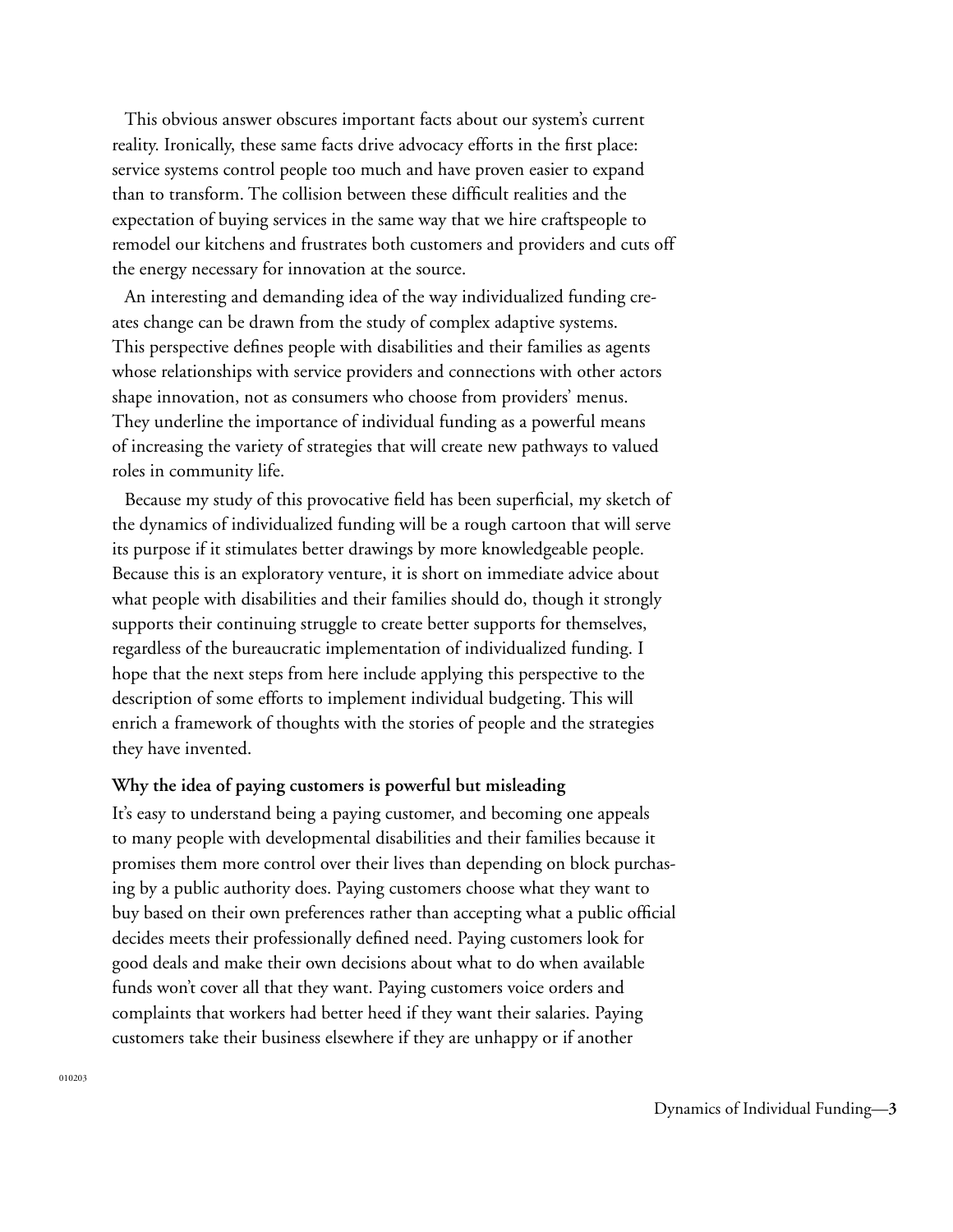vendor offers a better deal. Paying customers hold a valued role in our consumer society and beneficiaries of government welfare services do not. Paying customers determine who succeeds and fails in the marketplace and thus assure a satisfactory allocation of scarce resources. Paying customers drive innovation as providers compete to discover and supply their unfulfilled desires.

This compelling image of the paying customer mobilizes many people who are dissatisfied by the current service system's inability to deliver the assistance people with developmental disabilities require in a way that respects human rights and dignity. But as powerful as the image of the paying customer is, its appeal as the answer can obscure four important facts about current reality:

- Most existing services are not designed to support advocates for change as they would prefer
- The market for developmental disability services is so tight as to nearly stifle competition because it has been centrally planned and chronically under-funded
- There are relatively small numbers of buyers and sellers of many services
- Satisfactory services deliver a high level of customization and usually not just at a single point but over long periods of time as people's requirements change

## *Mismatch between what's wanted and what's offered*

Advocates for individualized funding have a clear idea of the sort of thing they want to purchase for themselves or their family members and friends. Most activists who speak out in conferences and planning groups say that they want to be in charge of exactly the assistance they need to pursue the friendships and relationships that make their lives good, to live in their own home, to work at a job that suits them, and to make the most of the local leisure, learning, and civic opportunities that match their personal interests. But in many places these demands are hard to fill for at least three reasons.

• Most existing services were designed to house, occupy, treat, and supervise groups of people with disabilities. For years policy debates concerned the professional identity of those in control, the size of the groups, the sort of buildings people with disabilities would use, and the kinds of programming staff would deliver. The resonant call for self-determination interrupts these debates and promotes individual or family choice into first place. In the scramble to assimilate this priority it is no wonder that words run well ahead of everyday organizational realities. However, people who want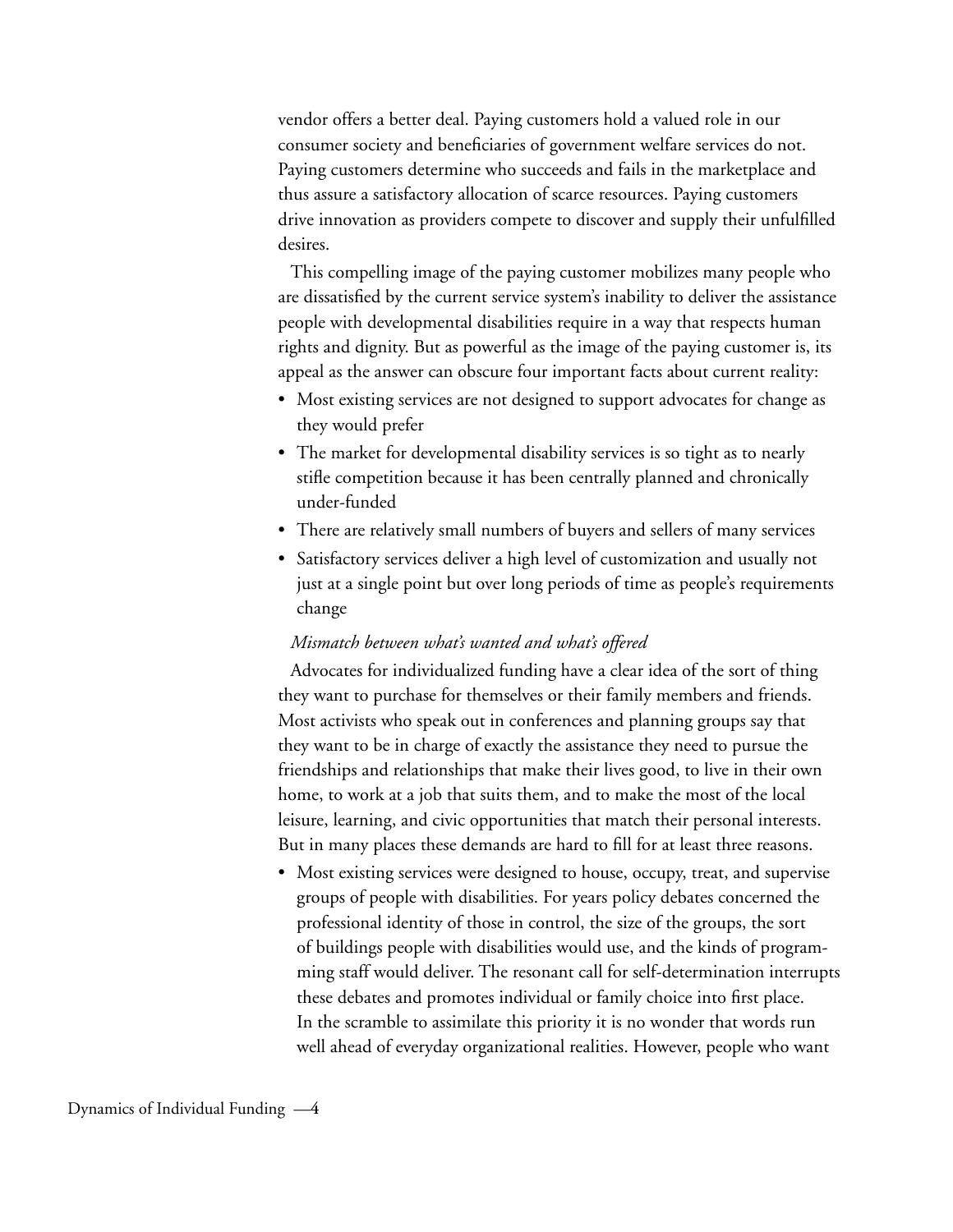personalized support want to purchase more than new labels on usual practice in congregate services.

- Current policy often reserves supported living or supported employment for people who meet particular cost or readiness criteria. People who require substantial accommodations or a lot of assistance often get left out. Even people with low-support needs who live in group facilities can find the move to supported living difficult when rules dictate that supported living costs cannot exceed their current cost of placement.
- Not every service labeled supported living or supported employment does the work necessary to personalize supports and assist people to exercise control of their day to day lives. Offering good support requires a kind of disciplined, continual organizational learning that many agencies currently lack the skills to do (O'Brien, Lyle O'Brien and Jacob, 1998).

## *A tight market*

Drive around a typical interstate highway exit and notice more than one gas station, more than one fast food outlet, often more than one motel. No single authority stands to get in political trouble for idle gas pumps, empty restaurant seats, or unfilled motel beds; slack capacity is built into the price of the gas, the burgers, and the beds. But the developmental disability service economy has been centrally planned to squeeze out the redundancy that makes competition possible. Its clients are too often like tired travelers turning off a remote stretch of highway late at night and scanning anxiously for "Open" or "Vacancy" signs.

This market tightness effectively adapts the system to the desire of most legislatures to keep very large numbers of eligible people waiting for needed services. It's hard to justify unused residential places or expenditures on startups when thousands of people wait at home with elderly parents and hundreds of people languish in nursing homes. This lack of excess capacity confers a big advantage on existing providers.

Central planning by developmental disabilities system administrators in response to legislative appropriations controls the rate at which new service providers enter the market. Reallocation of funds to new providers often generates resistance from existing agencies' constituents, so most new provider agencies are founded on new money. New money becomes available as a result

According to Braddock and his colleagues (2000), in the US in 1998, about one in five participants in day services were in supported or competitive employment services, which can offer people a chance at a job that suits them, and about one in five residential places were categorized as supported living, which can offer people a chance at a home of their own. Though supported living is growing rapidly in the US as a whole, group residences continue to dominate both current provision and new development in a number of states, including the four most populous : California, Texas, New York. and Florida. Systems like New York State's that announce a strong verbal commitment to self-determination must grasp a contradiction between personalized supports and the highly regulated congregate services they continue to produce .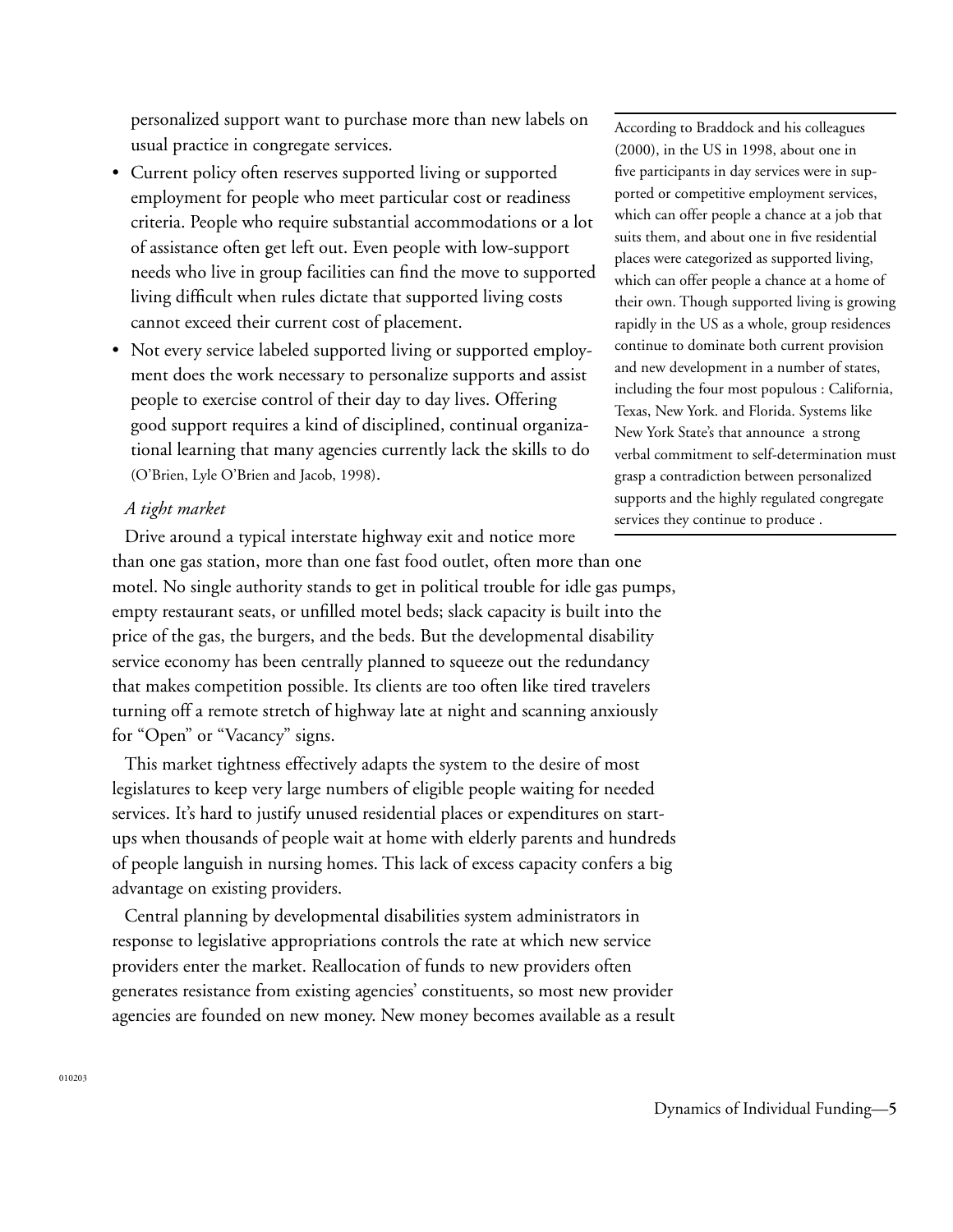Advocates for individualized funding may be impatiently saying to themselves, "The answer is obvious: people with disabilities should be entitled, by right, to sufficient individual funding to meet their needs for assistance. The burden should be on governments to prove that a person does not need a requested support, and not on a person to prove that they have a legitimate need."

 This seems good to me. However, this sensible doctrine describes an as yet unrealized political victory. In the meantime, implementers of individualized funding schemes engage the contradictions of creating a market within an underfunded bureaucratic system whose official mission is to administer grants of privilege. In such a system it will be difficult for people and their brokers to win at the person-centered planning table what has not been won in the legislature. If this is true, it is puzzling that many US demonstrations of individualized funding spend far more effort designing bureaucratic structures to treat individuals as consumers than theyinvest organizing collective action by citizens serious about claiming an entitlement to income transfer. (For a contrasting example of collective action to increase people's control of the supports they need, learn about the "There's No Place Like Home" Coalition at http:// soeweb.syr.edu/thechp/coalition.html)

of well organized political action or because of political pressures generated by law suits or enforced compliance with regulations rather than unmet customer demand. It is not as consumers but as political organizers, lobbyists, participants in civil disobedience, defendants, and officially observed victims of conditions that violate funder's rules that people with disabilities and their families influence the level of money available to the current system. So new money usually goes to fix a problem imposed on the system. Successful lobbying to fund young people leaving school makes them preferred customers and opens the possibility for new providers to emerge to meet their needs. Members of classes protected by court decision or inmates of institutions in violation of regulations generate a demand for new services that can be filled by new providers if central planners decide to invest in paying start-up costs.

Not only does the amount of money people have to spend in the service market vary depending on their position in the system's political priorities, the overall service market involves fewer participants and fewer transactions than many consumer markets do. In 1996, total expenditures by the US DD system amounted to about \$22.8 billion (Braddock, 2000). In the same year US consumers spent about \$56 billion on soft drinks (Standard & Poor's *Food* 

*& Beverage Report,* 1996). Lessons about the ways tens of millions of consumer choices affects cola offerings hold up poorly in a controlled market with many times fewer instances of consumer decisions.

A crude but serviceable formula for innovation calls for producing things or experiences that lots of people will want at prices that more and more people will be able to pay as experience and increasing volume of production bring down costs. Test the requirements that most people with developmental disabilities have for assistance against this formula and it becomes clear why venture capitalists have been more interested in electronic doodads than in support services and why the stock market has proven more interested in seeking profit in congregate care or mass produced home health care than by investing in personalized assistance. Many people with developmental disabilities require a level of assistance that costs more than they and most of their families can afford to pay, so they depend on grants of public funds, whether or not they are also granted the privilege of spending the grant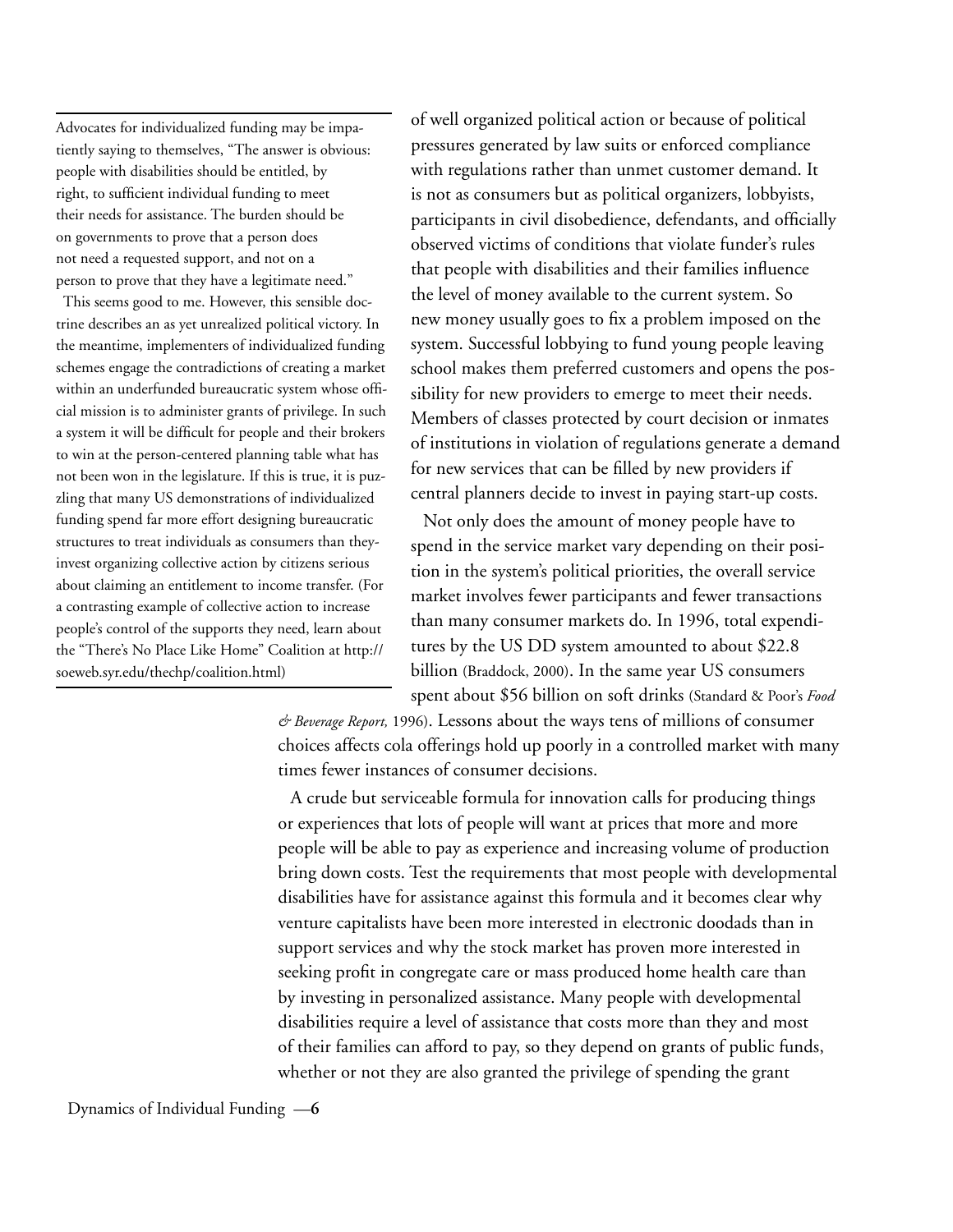through individualized funding. Furthermore, the costs of producing satisfactory assistance more likely rise than decline as the desire for competence and continuity in staff meets the growing scarcity of people interested in providing personal assistance.

According to the mother of one person involved in an individualized funding demonstration, the state grants \$35,000 a year to pay for the assistance her son is assessed to need. The person's need for assistance will endure throughout his life. Shouldering this expense would be about the equivalent of paying full tuition at a private college every year for the rest of the person's life. The amount of assistance required and its cost will fluctuate somewhat, but within limits that will keep the cost substantially beyond most people's means.

Because competition is limited by lack of surplus capacity and barriers to the entry of new providers, existing providers have considerable power in deciding how to meet demand for new types of services. They can develop customized assistance. Or, they can define a paying customer's order as "unrealistic" and offer a clearly labeled substitute. "No one who is that low-functioning can work, so supported employment is out. But we will admit her to our medical day care program." Or, they can create confusion by re-labeling small changes in current services as just what the customer asked for. "What last month was our group home is now a 'home of your own'. Meet the five housemates you have chosen to live with." Because demand is often urgent, reasonable people who can't take their business down the road may decide to settle for what they can get. They may conclude that desire for a home, a job, and friends is a silly daydream. They may even organize to protect the services they have against the efforts of dreamers who demand customized assistance to live in their own homes and work at jobs of their choosing.

## *Requirement for high customization*

Though the scale of expenditure is far smaller, buying satisfying assistance is less like buying a house than it is like purchasing engines for a commercial jet plane. House buyers search for a suitable property, negotiate the best possible terms, and move in. The seller fulfills contractual responsibilities and moves on, leaving the buyers responsible for the upkeep and improvement of their purchase. In contrast, airlines collaborate with airframe builders like Airbus or Boeing and engine builders like General Electric or Rolls Royce to develop the engines they require (Sabbagh, 1996). They negotiate design criteria as well as plans, production methods, and prices. If skillful, these negotiations result in important innovations in the engines themselves. Airlines buy into a long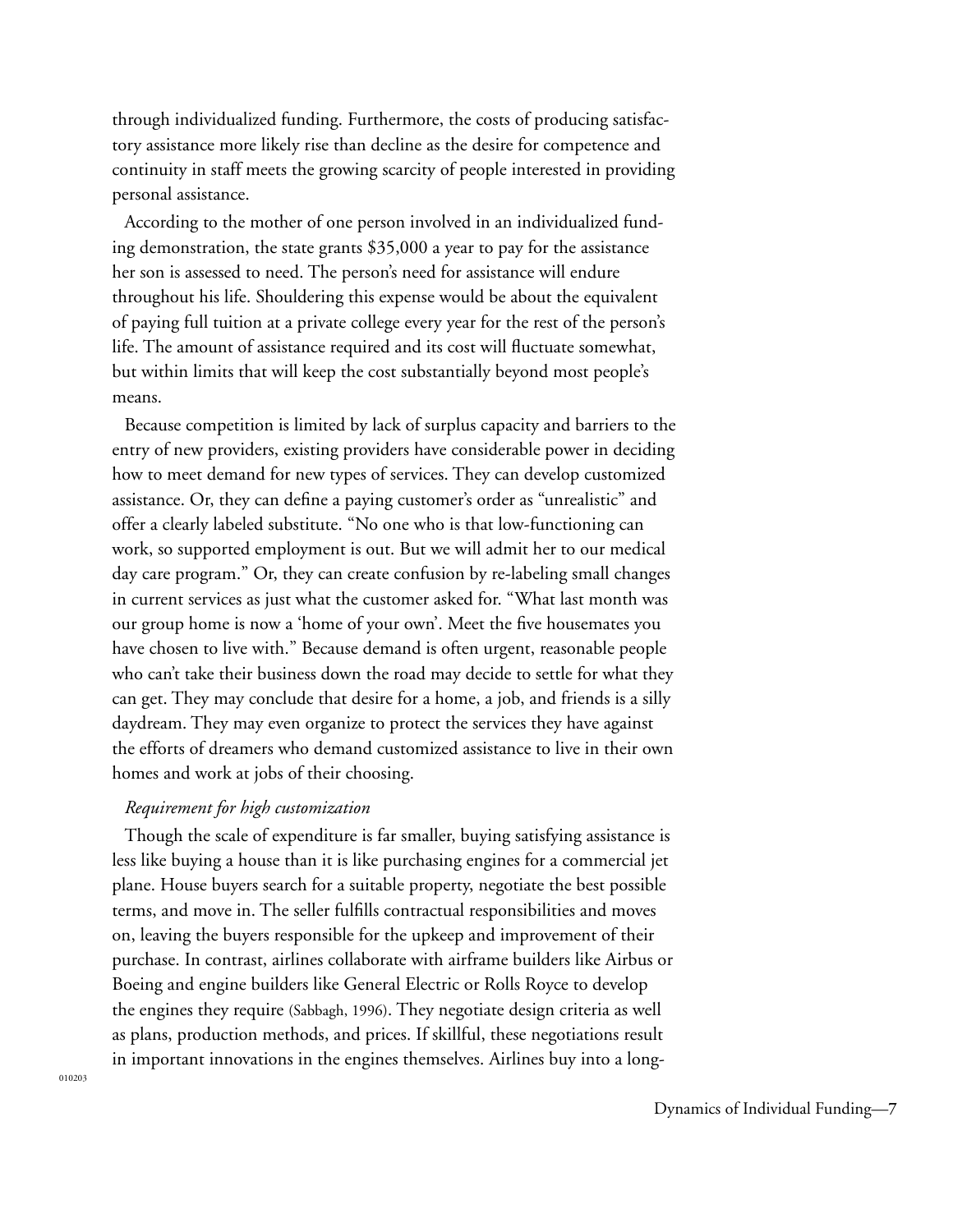term relationship that includes training for their personnel, provision of parts, continuing problem solving, and re-engineering for improved performance. If the airline is smart, it nurtures this collaboration as a source of mutual benefit over the life of the engine.

A helpful objection to the jet-engine analogy would point out that aircraft engines are engineered things while long term assistance arrangements coordinate the efforts of people who have diverse and important purposes of their own. Exactly so. A physicist retired from the Jet Propulsion Laboratory, who is the parent of two men with autism, said, "Supported living, being primarily about people, is a lot harder than rocket science, though nowhere near as well paid."

At any rate, effective assistance can't be kept in inventory, ordered off the shelf, shipped away for warranty repair, or returned for money back. It is created by people's interactions and, like electricity, it is consumed at the moment of production. Paying customers use most of their allocated money to make it possible for capable people to join their lives in respectful and helpful ways. Effective service providers are developers, suppliers, and supporters of capable people. Paying customers get best value for their money when they see themselves as investors in collaborative relationships that yield positive experiences for their assistants as well as for themselves.

#### **Creating an innovating market**

Overcoming the mismatch between what people want from the developmental disabilities service system and what the system currently delivers calls for a market that stimulates innovation. The study of complex adaptive systems (Axelrod and Cohen, 1999) draws attention to key questions for designers of individualized funding initiatives to answer as they develop structures for allocating funds, supplying brokers, and managing funds. It also highlights the role of people with disabilities and their allies as the kind of customers who negotiate and collaborate with providers when they are not themselves the designers and managers of the supports they require.

Students of complexity suggest looking at the creation of markets that stimulate innovation from the point of view of complex adaptive systems. Such systems emerge and change as many players adapt to each other in circumstances that make it very hard to predict and control outcomes. In complex adaptive systems order evolves through a history of interaction among separate agents rather than from the imposition of central plans. To put complexity to work in generating the innovations necessary to support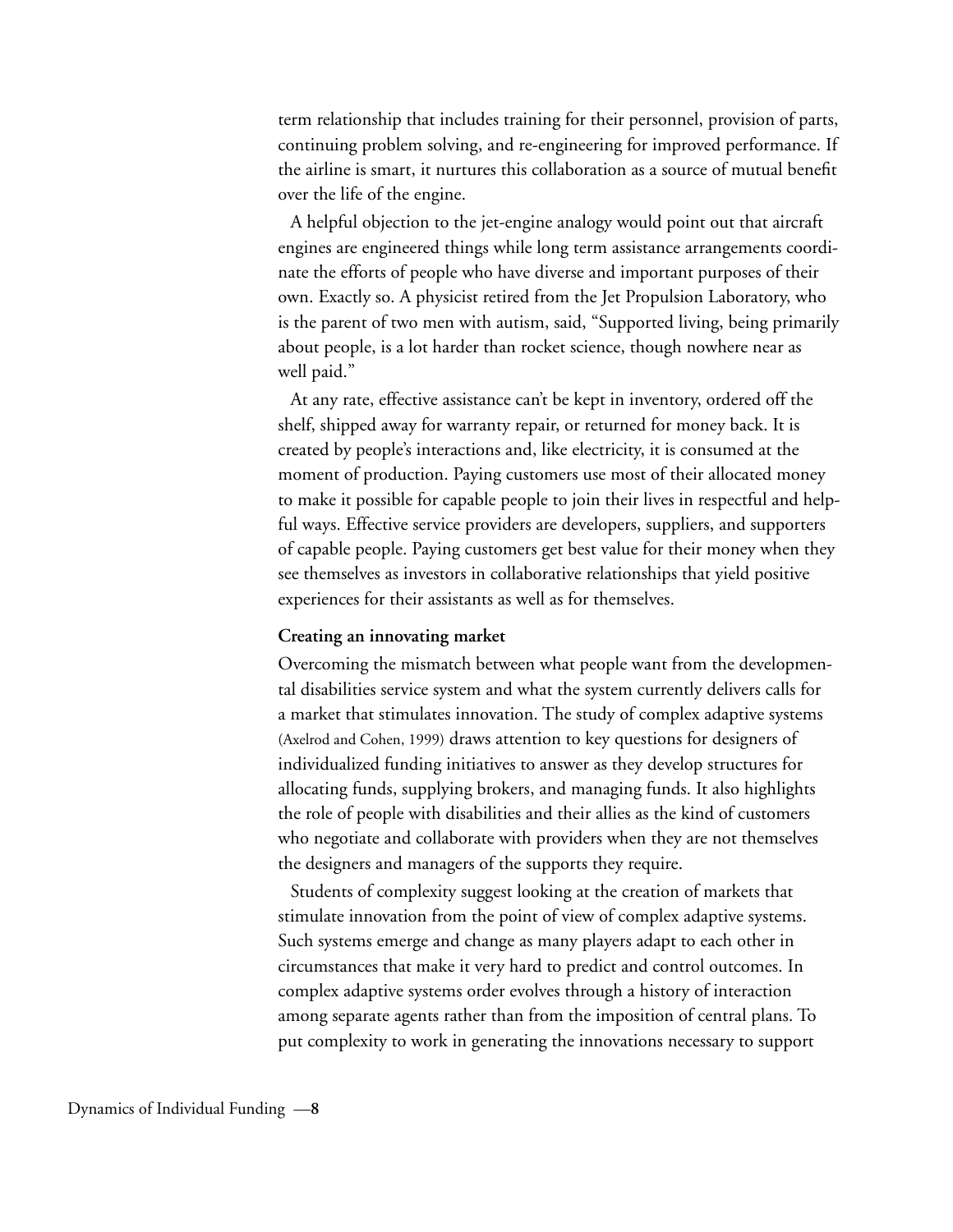people's self-determination, policy makers do what they can to harness three interlocking processes: variation, interaction, and selection.

**Variation** means that many agents pursue different strategies to get what they want in a shared environment. Strategies are the ways agents respond to their environment and pursue their goals. Many different strategies might lead people to jobs or homes or opportunities to learn, and more difference among strategies expands possibilities for all. Variation raises two key system design questions: 1) What is the right balance between variety and uniformity? and 2) How can the number of agents be increased to create variety that could matter? Looked at from the perspective of variation, individual funding could be a way to multiply the number of agents influencing the emergence of new power relationships and new offerings in the service system.

**Interaction** makes a complex adaptive system come alive as agents create exchanges, make use of things, and inform themselves about other agents' strategies and thus shape social patterns. Interaction raises two key system design questions: 1) What kinds of interactions should be able to happen and when? and 2) What rules will allow useful

patterns of interactions to emerge? Looked at from the perspective of interaction, individual funding could be a way to increase the kinds of exchanges that people with disabilities and their families can initiate to include such possibilities as deciding to organize their own system of assistance; selecting provider organizations and negotiating where and how and from whom they receive assistance; investing in home ownership or further education and training; and choosing the organizations and people they want to collaborate with outside the developmental disabilities system.

**Selection** promotes adaptation by determining which strategies should be copied and which strategies should be abandoned. Selection raises three key design questions: 1) What criteria will define success? 2) How, and how frequently, will success and failure be attributed? and 3) How will successful strategies be copied and recombined into new strategies? From the point of view of selection, individual funding offers the means for people and their families to exert selection pressure on different strategies for assistance and

#### **Resources on Complexity**

Robert Axelrod and Michael Cohen (1999). *Harnessing Complexity: Organizational Implications of a Scientific Frontier.* New York: The Free Press. Though the authors would flinch at what I have done to their elegant theoretical discussion, this is the primary source for my cartoon application of complexity ideas.

John Holland (1995). *Hidden Order: How Adaptation Builds Complexity.* Reading, MA: Addison-Wesley. Stuart Kauffman (1995). *At Home in the Universe: The Search for Laws of Self-Organization and Complexity.* New York: Oxford University Press.

Mitchell Waldrop (1994). *Complexity: The Emerging Science at the Edge of Order and Chaos*. New York: Simon and Schuster. This is the best place to start, it introduces a range of ideas about complexity by telling the stories of the people who founded the Santa Fe Institute.

Much of the work on complexity and its applications originates from The Santa Fe Institute www.santafe.edu. Recently the consultants Ernst and Young have begun to explore the business applications of these ideas in their online journal at www. businessinnovation.ey.com/ journal.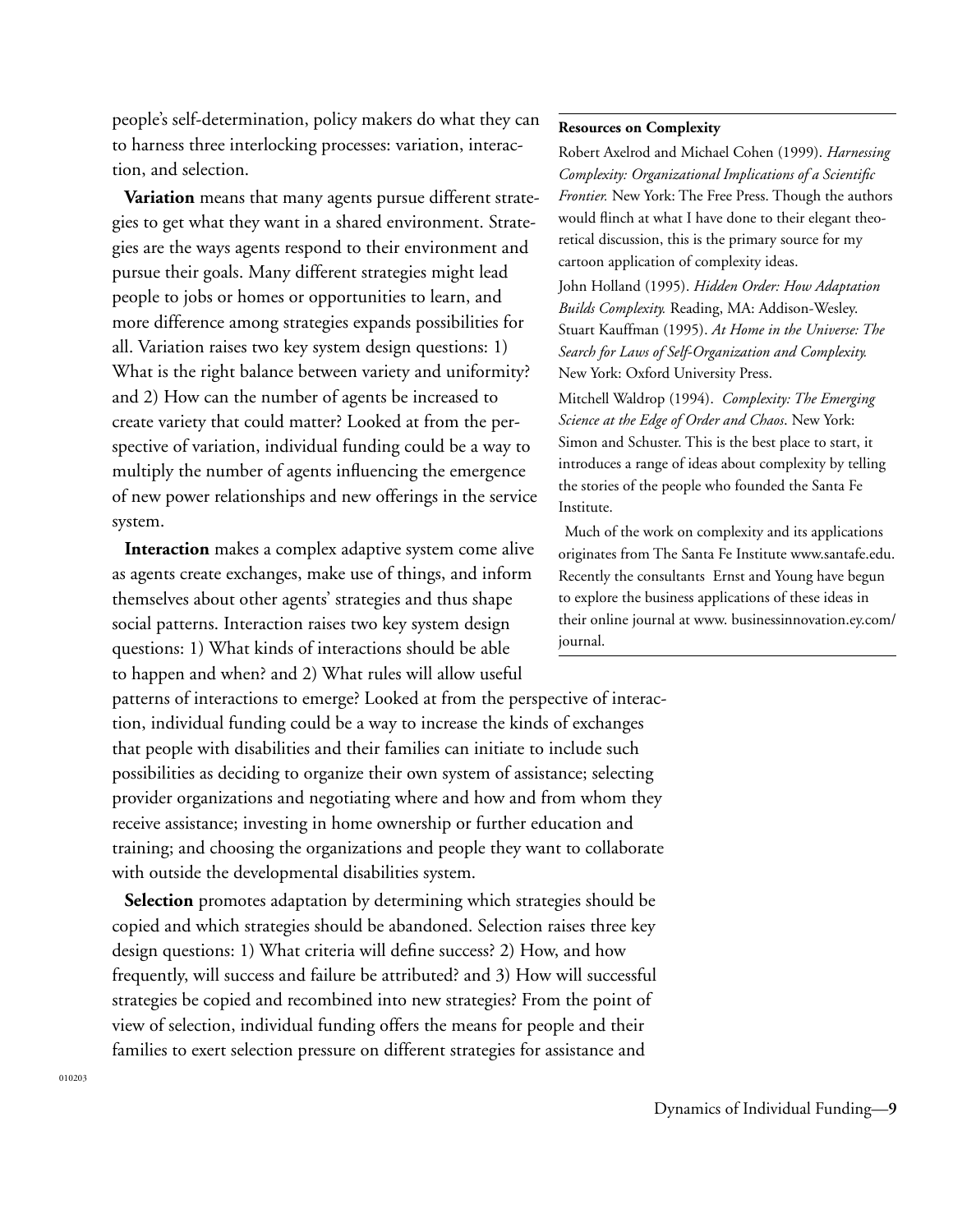the occasion to shape exchanges of knowledge that will promote copying of successful strategies.

## **Conditions for success**

Students of complex adaptive systems suggest selection criteria to test the many strategies proposed or tried in the name of self-determination, individual budgeting, and direct payments. A system with the best chance of continuing adaptability must meet three conditions: 1) Lots of agents; 2) Some connections among agents; 3) Willingness and ability to try and tell.

# *Lots of agents*

As understood in the context of individual funding, agents have three necessary capacities. They can initiate action (do). They can negotiate (deal). They can make decisions in terms of their goals and in light of their memories of



the results of other strategies (decide). The term agent is helpfully ambiguous. An individual person with a developmental disability acts as an agent. A person and family and friends and a broker act together as an agent. An individual personal assistant acts as an agent. A service organization acts as an agent. Each agent seeks to implement strategies that lead them closer to their goals.

A successful implementation of individual funding multiplies the number of people and organizations with the capacity to do, deal, and decide and the range of matters they can make deals on and decide for themselves. A minimum of enforceable rules sets limits on what agents can do within the system and protects the integrity of the deals that agents negotiate. People need to provide fair

working conditions. The system might choose to limit prices. The governing body responsible for allocating funds might interpret anti-discrimination laws such as the Americans with Disabilities Act as forbidding the use of their funds to pay for segregated service settings.

People with disabilities and their families and friends will see and respect themselves, and be seen and respected by service workers and agencies, as negotiators of productive relationships rather than as either clients who must settle for whatever the system offers or sovereign consumers who expect unquestioning obedience.

For many people with disabilities and their families, acting as an agent presents new demands. The role of client in a highly professionalized service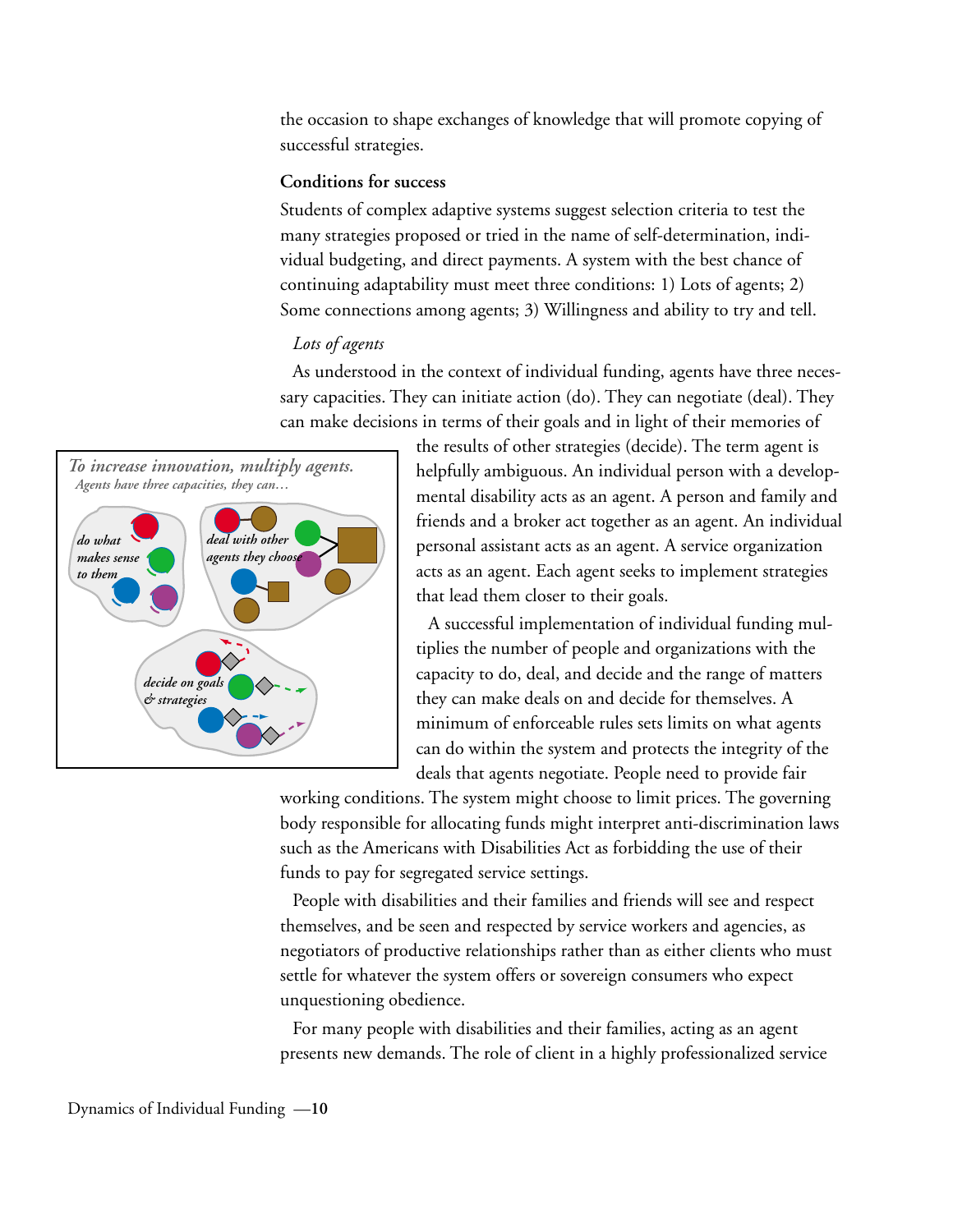system can strip people of opportunities to develop their competence as definers of personal goals and negotiators of the arrangements they need. Connections and information can improve confidence and skill.

## *Some connections.*

Connections allow and shape the flow of knowledge, the development of joint ventures, and the pooling and leveraging of resources. If connections between agents are too tight, there will likely be too little variety of strategies. If connections are too loose, there will be too little flow of knowledge and resources to allow the discovery, copying, and recombining of successful strategies.

A successful implementation of individualized funding will encourage connections, especially connections among people with disabilities and their families and connections to social worlds unfamiliar with people with developmental disabilities. Budgeting for

internet access and training, transportation and personal assistance for attendance at advocacy group meetings and actions, creating and participating in learning events such as Partners in Policy Making, and support for people who play key connecting roles encourage connection. Extending bridges into different social worlds, such as has happened in the realm of home finance (O'Brien and Lyle O'Brien, 1999), enriches the network's possibilities by mobilizing new resources.

# *Willingness to try and tell.*

Only strategies that are tried in action can influence the emergence of system adaptations. Visions on paper, no matter how grand, have far less impact on the world people live in than the steps, no matter how small, that people take to realize their visions. To be copy-able, enacted strategies need to become matter for sharing and reflection: What did we do? What worked? What didn't work? What did we learn about our goals? What will we try next?

A successful implementation of individualized funding will encourage people and agencies to describe and broadcast their strategies so that other agents can copy and combine what others have learned. Much of this reflection and strategy sharing will happen through personal or e-mail connections, but finding better ways to

gather and broadcast the lessons of thoughtful action remains important.



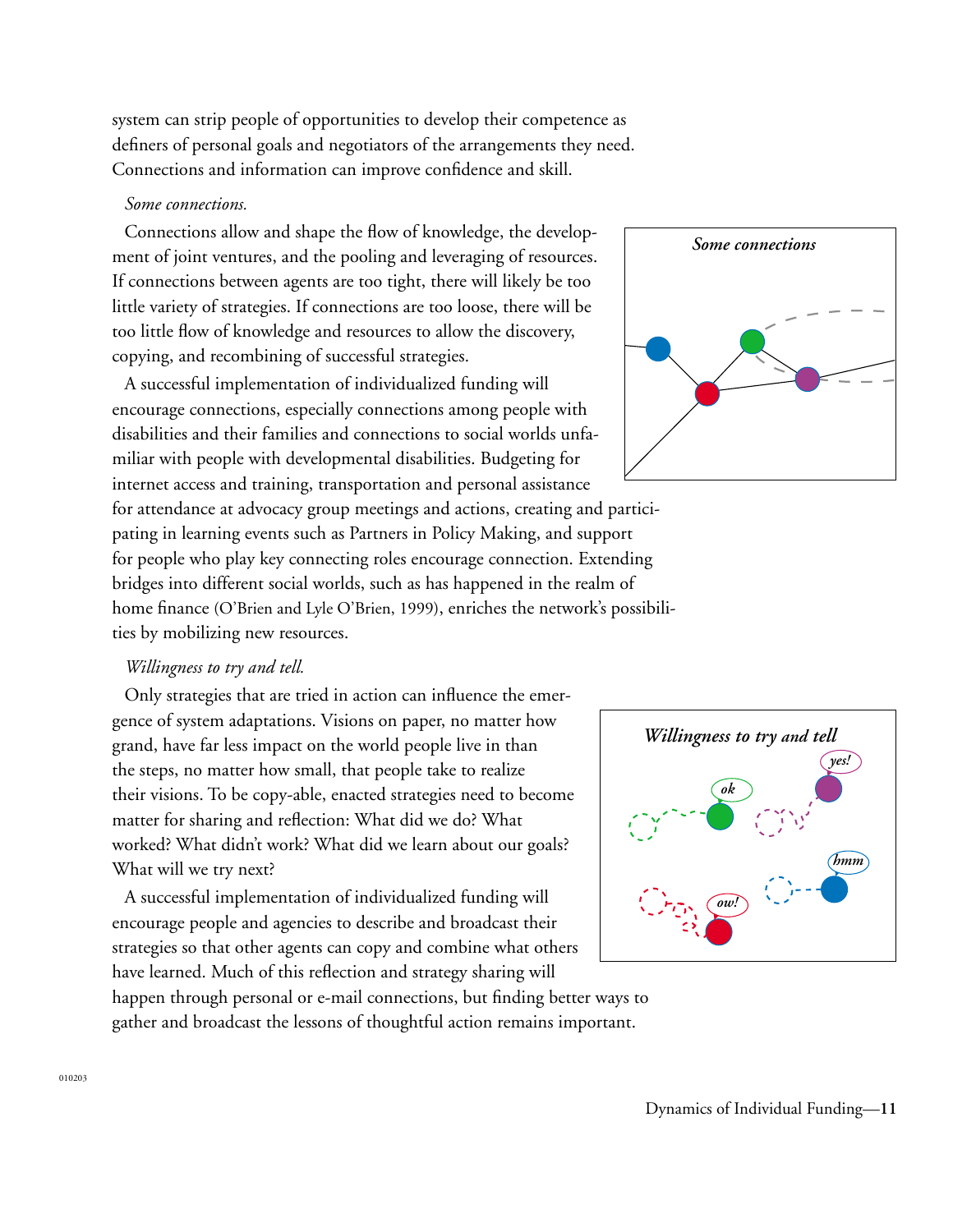For the stories of individual and family agency…

Visit the website on Individual Funding maintained by Brian Salisbury and Steve Dowson http:// members.home.net/tsalisbury/ This site provides access to many other resources on individualized funding and, along with their listserv on Individualized Funding is a fine example of facilitating trying and telling. Beth Mount and Connie Lyle O'Brien, C. (2000). *Lives in transition*. New York: JobPath John O'Brien and Connie Lyle O'Brien (2000) *Walking toward freedom: One family's journey into self-determination*. Seattle, wa: The Center for Community Sup-

port. Download from The Center on Human Policy, http://soeweb.syr.edu/thechp Ann Turnbull and H. Rutherford Turnbull (1999).

Comprehensive lifestyle support for adults with challenging behavior: From rhetoric to reality. *Education and Training in Mental Retardation and Developmental Disabilities 34(4)*, 373-394.

Trying and telling suggests a different sort of competition than the simple picture of providers exploiting trade secrets to win customers does. In a market driven by innovation, viability depends on the fit between provider offerings and customer values. In the search for customized assistance at public expense there are few if any patentable secrets of production. Ways to make public funds do new tricks are matters of public record. Ways to create desirable outcomes with people are usually more a matter of forming local and specific relationships than of applying a secret formula. Innovative methods for scanning for local resources, accounting, recruiting, scheduling, training, tracking activities, and record keeping can confer an advantage when they support effective relationships, and some of these may become a source of income when sold, taught, or licensed. But both people with disabilities and service providers will do better overall in a try and tell environment than they will in an environment of secrecy.

A system that increases adaptability encourages trying and risking. In such a system, people will take the time and trouble to build the kinds of relationships that provide resilience when failures happen rather than counting on central authorities to rule away risk. System managers will develop a variety of ways to offer insurance against accidents and avoid the temptation to second guess agents' considered plans.

A system that increases adaptability invests in making everyone smarter by investing in time and help for reflection, evaluation and description of strategies, and gatherings that build networks and encourage the exchange of strategies. Opportunities to get smarter include people with disabilities, family members, and direct service workers as well as managers and professionals.

#### **From consumer to agent**

Look in the dictionary. Consumers use things up; agents make things happen. Consumers buy what's already there; agents make deals that open new possibilities. Consumers wait for providers to offer answers; agents join in defining and creating what they value. Consumers can be grateful or grumpy about the service, appreciative or annoyed about what's offered; agents creatively raise and resolve conflicts. Consumers expect to be fed; agents cook.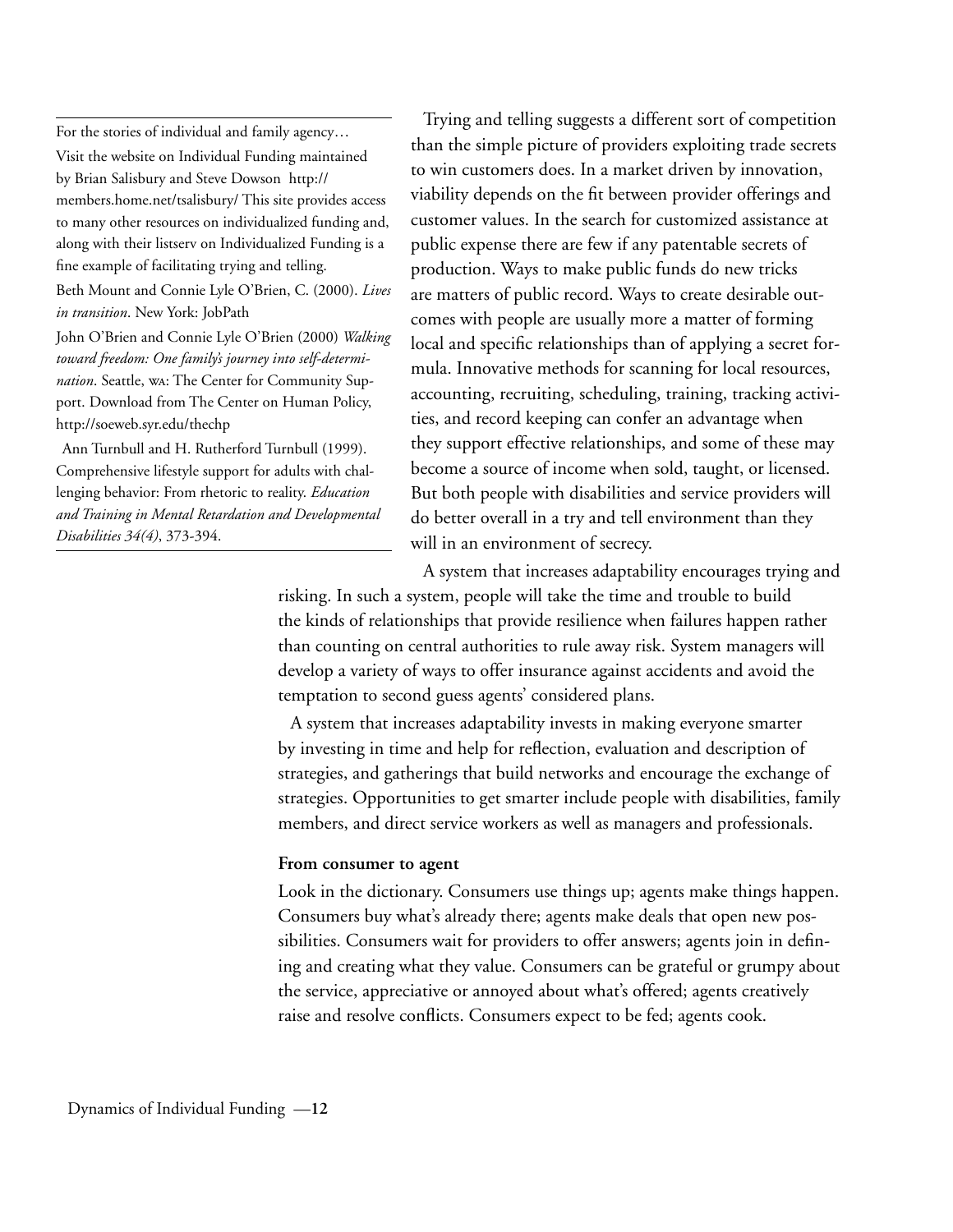The rate of transition from consumer to agent measures the degree of success of individualized funding. The most important test of any policy or structure is this one: *Over time, will this make it easier for more people with disabilities and their families to act as agents in customizing the assistance they require?*

This is a tough transition and not everyone wants to make it. Many parents of people with disabilities yearn for a time when they can simply be their adult child's mom or dad without having to act as advocate, (back-up) personal assistant, and primary service coordinator. Joining their adult son or daughter in shaping the capacity for individually customized assistance moves them away from resting in this desired simplicity, at least in the intermediate term. Many people with developmental disabilities have learned how to be satisfied consumers of whatever service

they currently get. They may have trouble imagining what life might be like with better fitting assistance or they may find the idea of sustained collaboration with a team a drag on their desire to get on with their life as is, with as few hassles as possible.

Given the difficulty of moving from consumer to agent, it's good that students of complex adaptive systems say that significant change can happen without everyone making the transition at once. In fact, people who move later may be able to move farther and faster by avoiding what others have already discovered as blind alleys and following paths that others have found rewarding. A steady increase in the rate of people choosing the hard work of connecting, dealing, deciding, trying and telling suffices. Investments in developing leadership and networks among people with developmental disabilities and the families and their allies build the numbers of agents and thus the variety of copy-able strategies.

People with developmental disabilities and their allies have already invented a wonderful variety of strategies as they exercise agency. Such inventions include:

- Several ways of convening support circles and making plans that vividly describe the future a person desires and the things that matter most about how a person wants to live.
- Methods for individual people with developmental disabilities or family members recruiting, hiring, training, supervising, and paying assistants as their own employees.

The Council on Quality and Leadership maintains a data base that summarizes the results of its accreditation visits to service agencies in the US. According to Council surveyors, who interviewed people with developmental disabilities and those who knew them best across living arrangements from institutions to people living in their own homes, 83% report satisfaction with their services and 81% report satisfaction with their personal life situations. Use the Council's database at www.ncor.org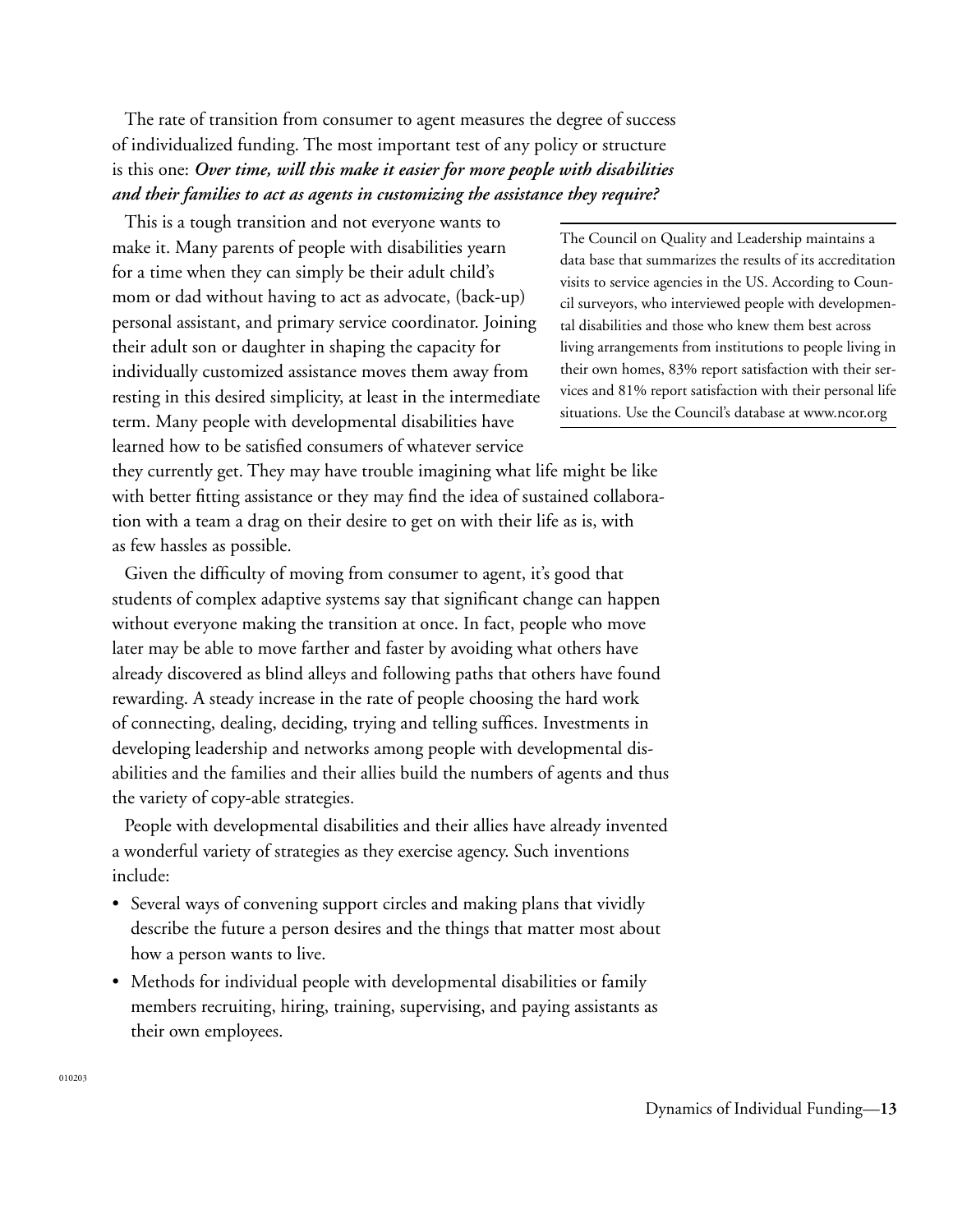- Ways of supporting families to found and operate a provider agency to serve their own sons and daughters within the same rates and rules that govern other service providers.
- Creating a co-operatively owned personal assistance agencies.
- Assisting small groups of people well known to and trusted by a person to form a micro-board, whose charter is to receive and spend available funds to assure that the person has necessary support to live a good life.
- Generating a growing array of dedicated services to assist individuals and families or small organizations with tasks like person-centered planning, negotiating individual budgets, locating and paying for housing, developing jobs, recruiting and training assistants, employing or co-employing assistants, or proving billing and payroll services.

When people with developmental disabilities and their families can form effective alliances with service providers, additional possibilities emerge. When understood as a complex adaptive system, the service world does not have to divide into controlling service users and controlled service providers any more than it has to divide into controlling service providers and controlled service users. Agency belongs to any combination of people and providers willing to jointly invent strategies for getting more of what they each value.

#### **Engaging sophisticated customers**

Service providers who want to invent the strategies necessary to offer customized assistance invest in identifying and engaging sophisticated customers (Rameriz and Wallin, 2000; Rockart, 2000). Sophisticated customers are more than paying customers. They know about what they want because they have carefully considered their own ideas about the kind of assistance they require through person-centered planning, they have used their connections to explore other's strategies, and they have taken steps for themselves. Sophisticated customers willingly negotiate the way a provider understands and responds to what matters in their lives. Sophisticated consumers expect conflicts and problems and look for creative resolutions. Sophisticated consumers expect to mobilize their own and other's resources to develop and maintain a great system of assistance.

Being a sophisticated customer demands a lot. It takes time and energy to learn about alternatives, plan, and negotiate for support arrangements that make sense. It takes even more time and energy, and often money, to maintain and continually improve the fit between evolving individual interests and assistance. Service brokers can make it easier to be a sophisticated customer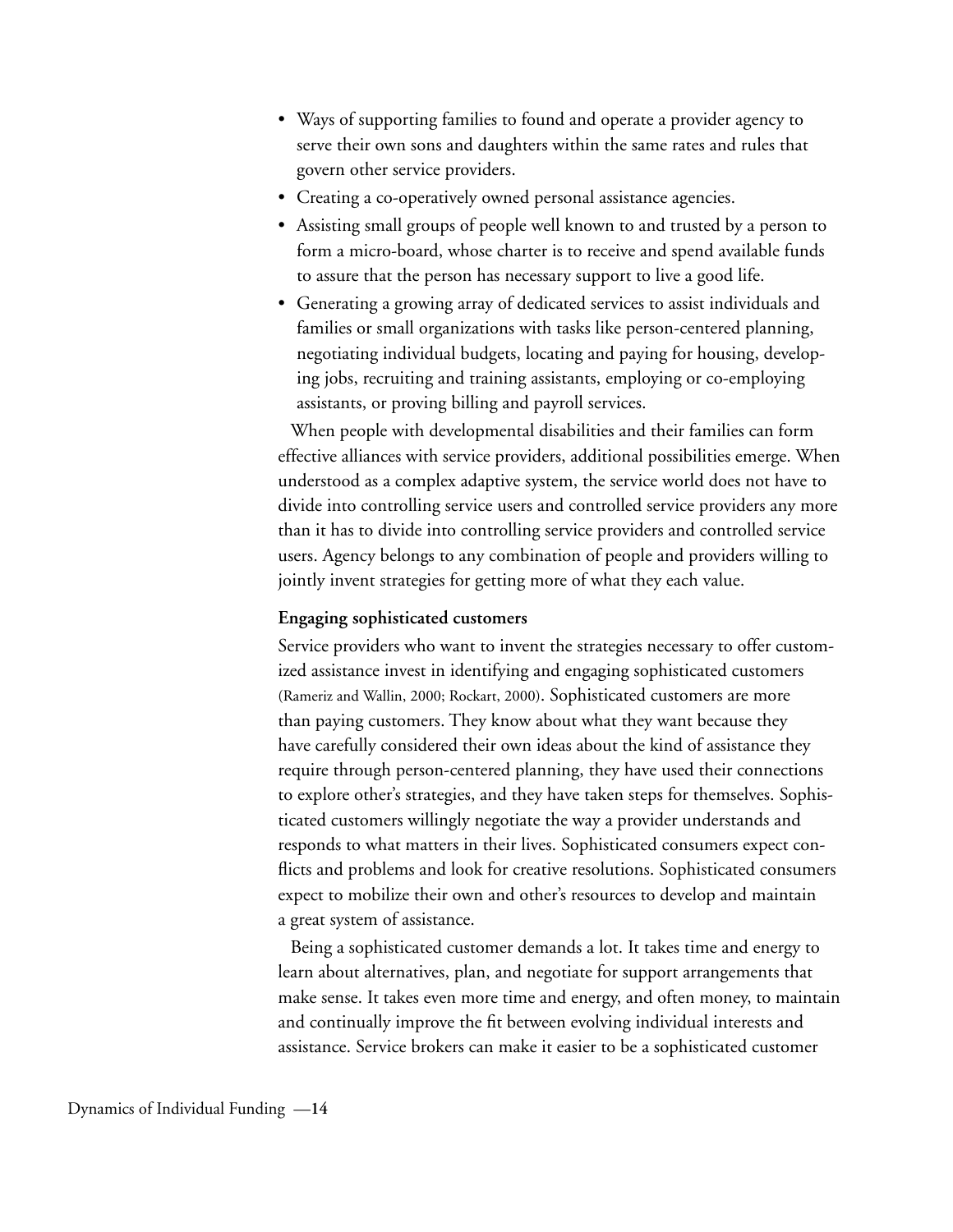if they have the time, skills, and connections to do the job well. But unless service providers engage in a creative way, brokers independence from service provision limits broker's contributions to the everyday assistance people need. If they can't find providers willing to deal, brokers find themselves helping people either make the most of second-best or gather the will to create and manage their own assistance.

Some potential sophisticated customers have become their own service providers because they cannot find suitable collaborators. Others have been discouraged by intransigent providers and decided to settle for what is available. Still others lack opportunities to become sophisticated consumers because the weight of circumstances keeps them from the connections to other creative agents who could inform and encourage them.

Sophisticated customers embody many service providers' nightmares. They expect to set the agenda, they have their own ideas, they are quick to identify problems and insistent on problem resolution. They are often dissatisfied and vocal about it. Those service providers with the confidence and creativity to stretch themselves to collaborate with sophisticated customers will add to the stock of copy-able strategies for assisting people with developmental disabilities to lead satisfying lives as contributors to their communities.

#### **Re-shaping the world**

Paying customers are not enough. In order to create new possibilities for people with developmental disabilities and their allies to enjoy and contribute to community life, a growing number of people with disabilities and their families must make connections that will give them the knowledge and the courage to negotiate for the personally customized assistance they require. Customized assistance for growing numbers of different people in different circumstances will multiply the strategies available if the people involved take the time to reflect on and share what they are learning.

As more and more people with disabilities and their families make the transition from consumer to agent, life in neighborhoods, schools, workplaces, and civic spaces will –slowly at first– adapt in response to their varied contributions. In this way, people with disabilities and their allies will use individualized funding as one means to re-shape our world.